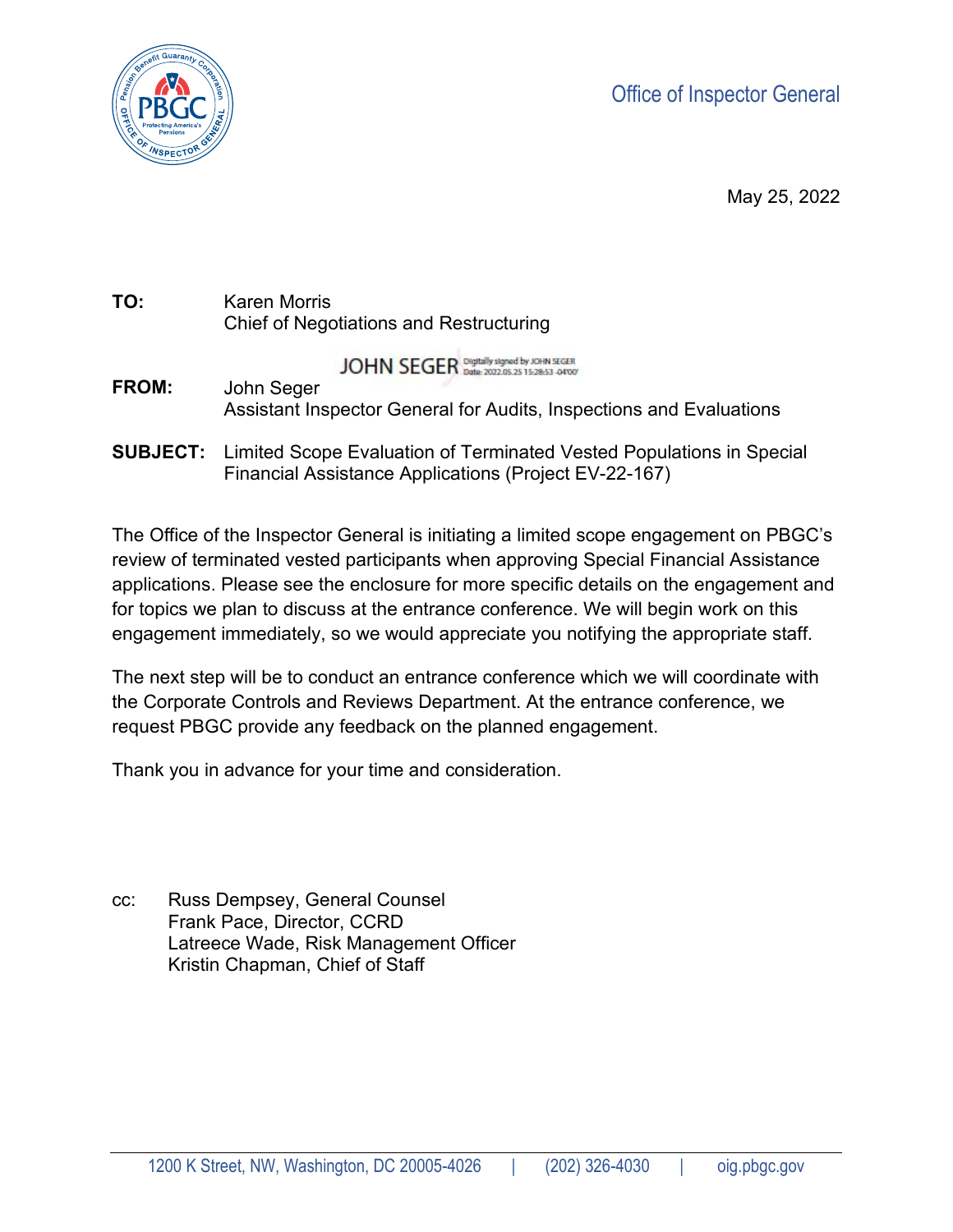**Enclosure** 

 Applications (Project EV-22-167) Page 2 Limited Scope Evaluation of Terminated Vested Populations in Special Financial Assistance

Overview of Terminated Vested Participants in the Review and Approval of Special Financial Assistance Applications

### Source for the Work: Self-generated

# Issue(s) Under Review/Objective(s)/Key Question(s):

approving Special Financial Assistance applications?<br>Entrance Conference Discussion Topics: 1. Does PBGC ensure the best estimate related to the terminated vested population in

- Terminated Vested population, including when and if a death match is required. 1. Provide the requirements in the Final rule related to the determination of the
- 2. Provide an overview of MEPD's process for performing a death match on the initial plan census data when a plan is about to become insolvent and projected to begin receiving **regular** financial assistance.
- 3. For Special Financial Assistance applications: Provide an overview of NRAD's SFA all terminated vested participants. process of the analysis of census data when a plan changes the assumption from previously excluding terminated vested participants over a certain age to including
	- a. Also, describe the census data collected from plans, death match actions requested and other information collected from the plan related to this assumption change.
- 4. For Special Financial Assistance, when no assumption changes, describe the current review process of the terminated vested population.
- 5. Given that in the **regular** financial assistance process the terminated vested population does not affect the amount of **regular** financial assistance paid, it is often not "cleaned" on a routine basis. How is PBGC ensuring the terminated vested population is the best available when estimating special financial assistance, where the terminated vested population does affect the amount approved and paid?

# Documentation Requested for the Entrance Conference:

- 1. Provide a list of plans that submitted an SFA application as part of PG1 or PG2 and who also included a changed assumption from previously excluding terminated vested participants over a certain age to including all terminated vested participants in their SFA application
- 2. Provide the instructions NRAD issued to plans that made the assumption change described above.